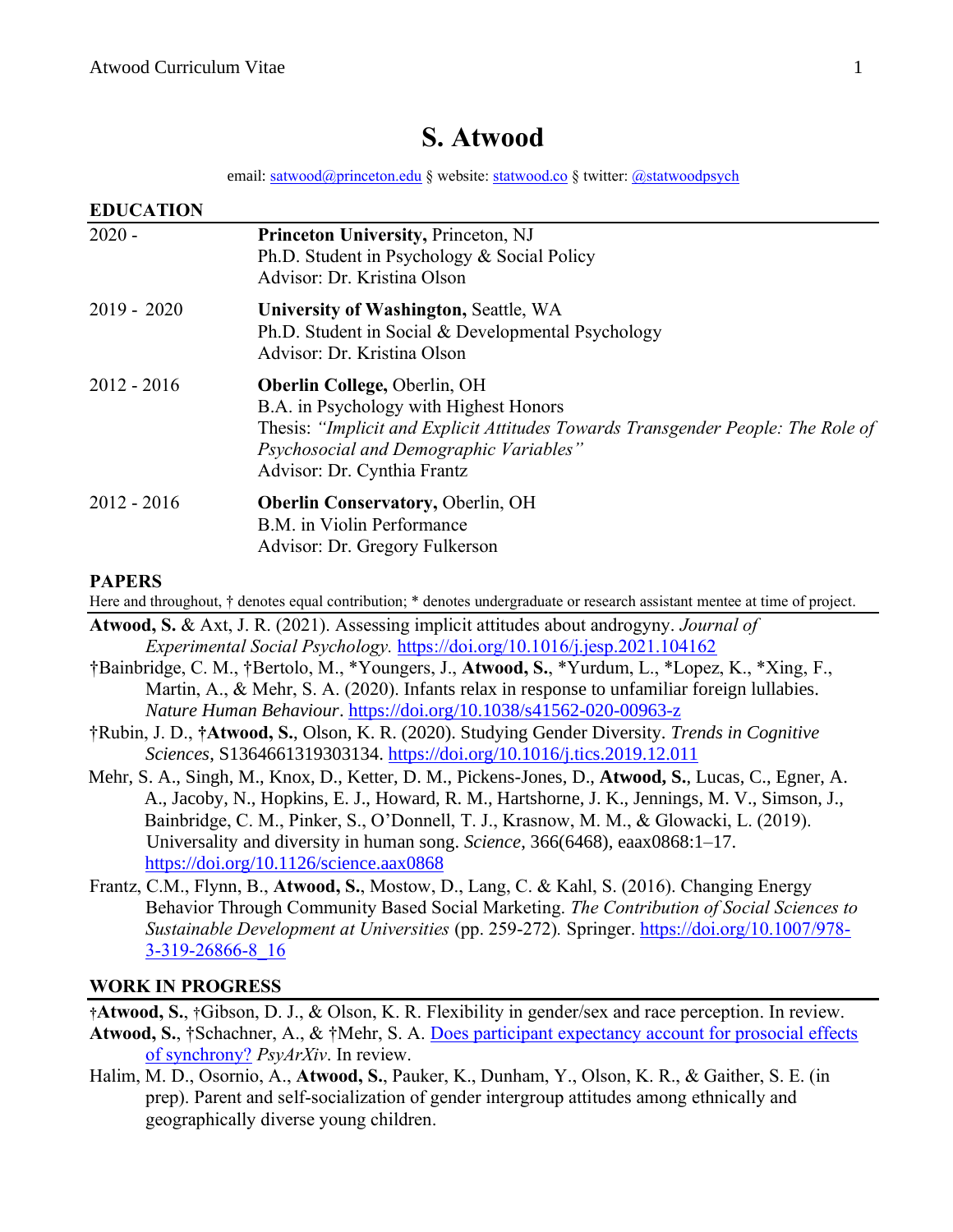Axt, J.R., **Atwood, S.**, Talhelm, T., & Hehman, E. (in prep). The Impact of Racial Identity and Cultural Context on Race-Gender Associations.

#### **PRESENTATIONS**

- **Atwood, S.**, Gibson, D. J., & Olson, K. R. (November 2021). *Resolving Ambiguity in Social Face Perception* Data Blitz presented at the Trends in Psychology Summit 2021 (Virtual Conference).
- **Atwood, S.**, Gibson, D. J., & Olson, K. R. (May 2021). *Resolving Ambiguity in Social Face Perception* Data Blitz presented at the 6 College Conference 2021 (Virtual Conference).
- **Atwood, S.**, Gibson, D. J., & Olson, K. R. (February 2021). *Gender Spectrum Sorting* Poster presented at the Annual Meeting of the Society for Personality and Social Psychology (Virtual Convention).
- **Atwood, S.**, †Schachner, A., & †Mehr, S. A. (February 2020). *Does participant expectancy account for prosocial effects of synchrony?* Poster presented at the Annual Meeting of the Society for Personality and Social Psychology Annual Convention in New Orleans, LA, USA.
- Bainbridge, C. M., **Atwood, S.**, \*Xing, F., \*Bertolo, M., \*Lopez, K., \*Bitran, A., Youngers, J., & Mehr, S. (March 2019) *Infant responses to foreign lullabies differ from responses to other foreign vocal music.* Poster presented at the Biennial Meeting of the Society for Research in Child Development in Baltimore, MD, USA.
- **Atwood, S.** & Frantz, C.M. (January 2017) *Implicit & Explicit Attitudes Towards Transgender People.* Poster presented at the Annual Meeting of the Society for Personality and Social Psychology Social Cognition Preconference in San Antonio, TX, USA.
- **Atwood, S.** (May 2016) *Implicit and Explicit Attitudes Towards Transgender People: The Role of Psychosocial and Demographic Variables.* Paper presented at the 7th Annual Senior Symposium at Oberlin College in Oberlin, OH, USA.
- **Atwood, S.**, Dobrowski, C., Flynn, B., & Frantz, C.M. (February 2015) *Key Barriers to and Opportunities for Reducing Travel-related Carbon Emissions.* Poster presented at the Annual Meeting of the Society for Personality and Social Psychology Sustainability Preconference in Long Beach, CA, USA.

#### **FUNDING, HONORS, & AWARDS**

| 2022          | Junior Fellow (Center for Applied Transgender Studies)                           |
|---------------|----------------------------------------------------------------------------------|
| 2021          | Princeton SPIA Joint Degree Program Fellowship (Princeton University; declined)  |
| 2021          | Open Gate Grant (Harvard University; PI: Dr. Nicole Noll)                        |
| 2020          | First Year Fellowship in Natural Sciences and Engineering (Princeton University) |
| 2019          | Graduate Research Fellowship (National Science Foundation)                       |
| 2019          | Piggott Diversity Award (University of Washington)                               |
| 2016          | Phi Beta Kappa                                                                   |
| 2016          | Sigma Xi                                                                         |
| 2016          | Phi Kappa Lambda                                                                 |
| 2016          | Stetson-Heiser Prize in Psychology (Oberlin College)                             |
| 2016          | Raymond H. Stetson Award in Applied Psychology (Oberlin College)                 |
| 2015          | Jerome Davis Research Award (Oberlin College)                                    |
| 2015          | Leah Freed Memorial Prize (Oberlin College)                                      |
| 2014          | Oberlin Law Scholar                                                              |
| $2012 - 2016$ | John Frederick Oberlin Scholarship                                               |

## **TALKS**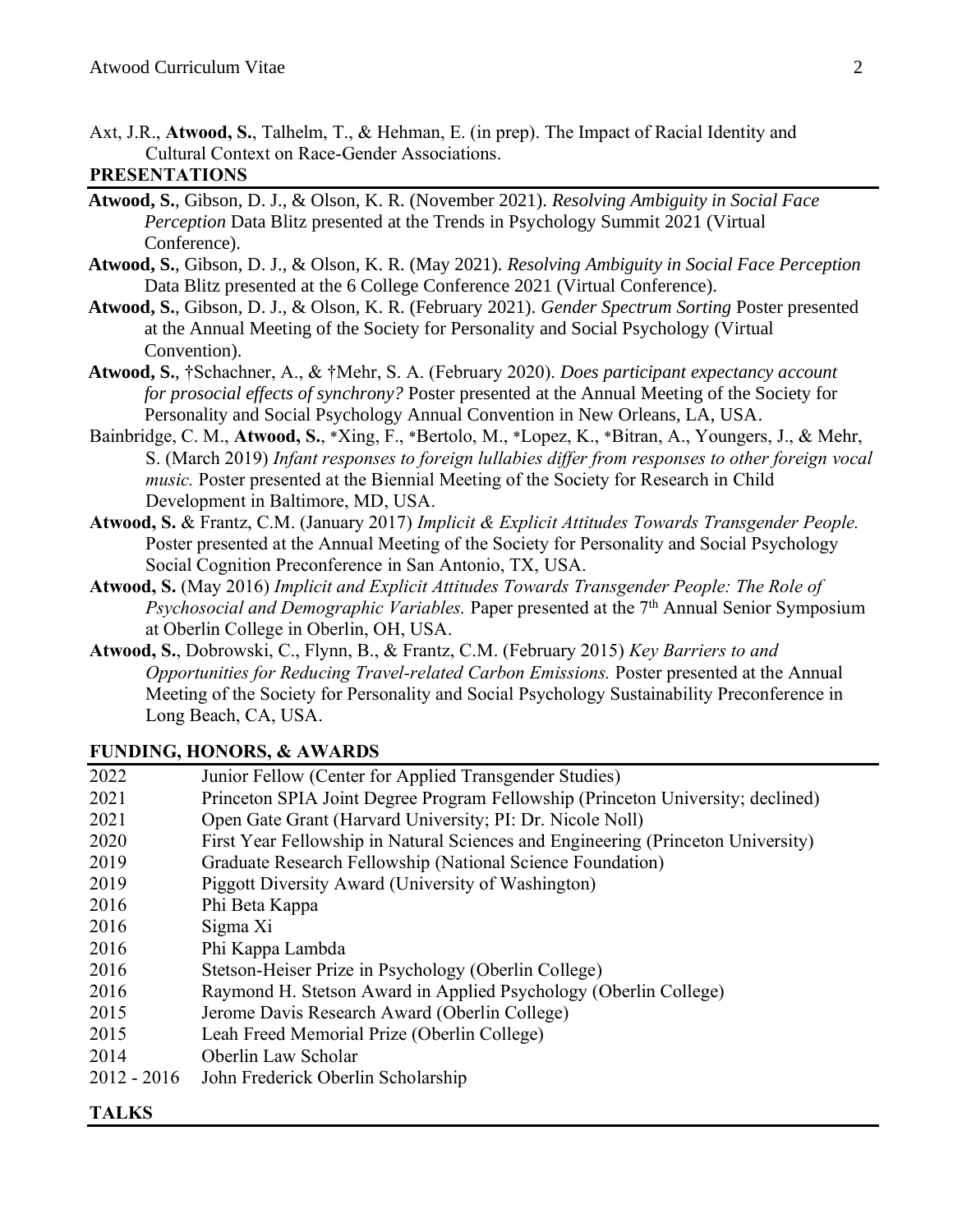### **Research**

| 11090ai 011 |                                                                                     |
|-------------|-------------------------------------------------------------------------------------|
| 2021        | Morality Lab at Boston College                                                      |
|             | Social Research Seminar at Princeton University                                     |
|             | Princeton Baby Lab at Princeton University                                          |
| 2020        | Gender & Sexuality First Year Seminar at Princeton University                       |
|             | Social, Personality, and Developmental Research Seminar at University of Washington |
| Outreach    |                                                                                     |
| 2021        | St Paul Girls' School                                                               |
| 2020        | Clinton Library                                                                     |
|             | Coupeville Library                                                                  |
|             | Issaquah High School                                                                |
|             |                                                                                     |

### **MENTORING & TEACHING**

| <b>Supervised Students</b>                                                                 |                     |
|--------------------------------------------------------------------------------------------|---------------------|
| Sofía Briones Ramírez: Thesis Student                                                      | $2020$ - present    |
| Yi-Wen (Betty) Wang: RA (co-supervised with Jessica Glazier)                               | Spring 2020         |
| <b>Course Assistance</b>                                                                   |                     |
| Teaching Assistant: Seminar Neuropsychology & Law                                          | Spring 2016         |
| <b>Tutor: Research Methods</b>                                                             | 2014 - 2015         |
| <b>SERVICE</b>                                                                             |                     |
| <b>Departmental Service</b>                                                                |                     |
| Neuroscience and Social Decision Making Talk Series                                        | $2021 - 2022$       |
| Co-organized year long talk series with Rohini Majumdar                                    |                     |
| <b>Antiracist Research Methods Conference</b>                                              | 2021                |
| Graduate Student Facilitator                                                               |                     |
| Psychology Graduate Student Committee                                                      | $2020 - 2021$       |
| Developed Graduate Student Peer Mentoring Program                                          |                     |
| Helped organize prospective PhD Student Virtual Visit Days<br>$\bullet$                    |                     |
| <b>Ad-Hoc Reviewing</b>                                                                    |                     |
| Solo: Psychology and Sexuality; Psychology of Women Quarterly                              |                     |
| Co-reviewed with Advisor: Psychological Science; Transgender Health; Cognition; Journal of |                     |
| Experimental Child Psychology                                                              |                     |
| <b>RESEARCH &amp; PROFESSIONAL EXPERIENCE</b>                                              |                     |
| <b>Harvard University Music Lab</b>                                                        | Cambridge, MA       |
| Lab Manager                                                                                | 2018 - 2019         |
| <b>Harvard University</b>                                                                  | Cambridge, MA       |
| <b>Faculty Assistant</b>                                                                   | 2018 - 2019         |
| <b>Stanford University Graduate School of Business Behavioral Lab</b>                      | <b>Stanford, CA</b> |
| Social Science Research Coordinator                                                        | $2016 - 2017$       |
| <b>Honors Research in Social Cognition</b>                                                 | Oberlin, OH         |
| Primary Investigator                                                                       | $2015 - 2016$       |